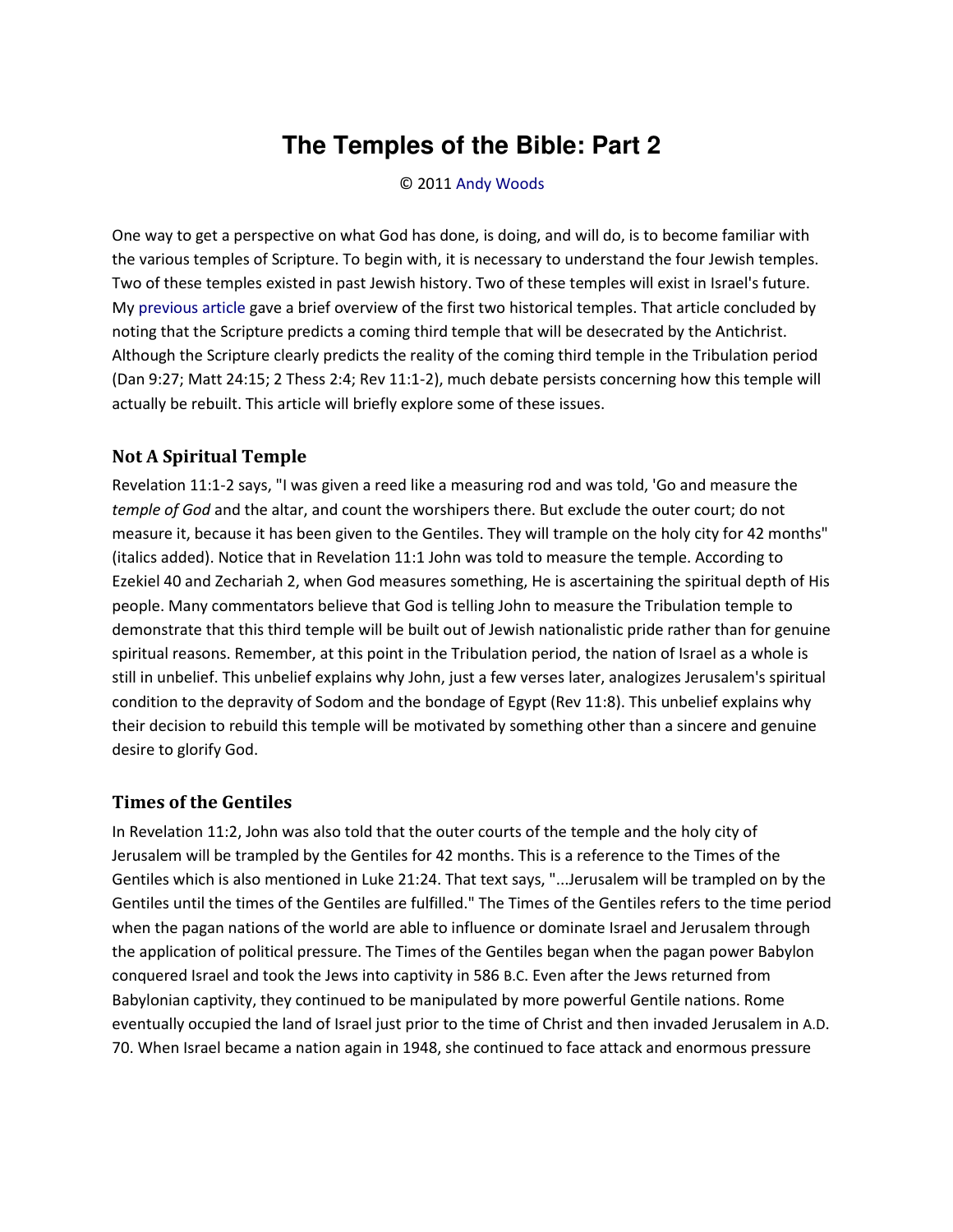from her hostile Arab neighbors. Even after the Jews regained control of Old Testament Jerusalem, the Jews surrendered control of the original temple mount to the Arabic Muslims in an attempt to appease them. The Arabs have remained the present political custodians of the temple mount. Today's international community continues to place enormous pressure on Israel in an attempt to get her to surrender more of her land to her hostile Arab neighbors. When Revelation 11:2 says that the outer courts of the temple and the holy city of Jerusalem will be trampled by the Gentiles for 42 months, we learn that the pagan nations will continue to dominate Israel and the temple courts during the Tribulation period. This situation will not change until the second 42 months of the Tribulation period have expired and Jesus returns to liberate national Israel and establish His kingdom in Jerusalem. At that point, the Gentile nations will no longer be able to influence and pressure Israel. In other words, only when Christ returns will the Times of the Gentiles be over. Thus, the Times of the Gentiles, or the era when Israel is dominated by the world's pagan nations, represents the period between the Babylonian conquest of 586 B.C. and the second coming of Christ.

### **Ready to Rebuild**

Many conservative and orthodox leaders in Israel have a great desire to see the Jewish temple rebuilt. Because so many Jews are intermarrying with Gentiles, they fear that the Jews may soon lose their distinctiveness as a people and a culture. The temple was the center of Jewish political, cultural and religious activity in the Old Testament. Because the temple was once the hub of Jewish national life, they believe a rebuilt temple will enhance their goal of furthering Jewish cultural distinctiveness. As a result, the plans have already been laid for a third Jewish temple. A visit to the Temple Institute in Jerusalem will reveal that a miniature model of the proposed temple is already in existence. Committees have been formed for the express purpose of seeing the temple rebuilt. Jewish priests are being trained to perform religious duties in the temple. Priestly garb and religious utensils have already been prepared.

### **The Dome of the Rock Problem**

Most believe that the third temple will be rebuilt on the original temple mount where the Old Testament temples once stood. According to the traditional view, the archeological evidence suggests that the temple mount is located directly under the Dome of the Rock. This rock is a holy site in the Islamic faith since it is the place where Mohammed allegedly ascended to Allah. Needless to say, any attempt by the Jews to remove the Dome of the Rock in an attempt to rebuild their temple would result in a holy war with their Islamic neighbors. If this traditional view is accurate, it appears unlikely that the third Jewish temple will be rebuilt in the near future.

However, this traditional view is not the only view. Another view recently advocated by archeologist Dr. Asher Kaufman teaches that the archeological evidence indicates that the original temple mount is located a short distance away from the Dome of the Rock. "Every ancient document describing the

www.SpiritAndTruth.org © 2011 Andy Woods 2 of 3